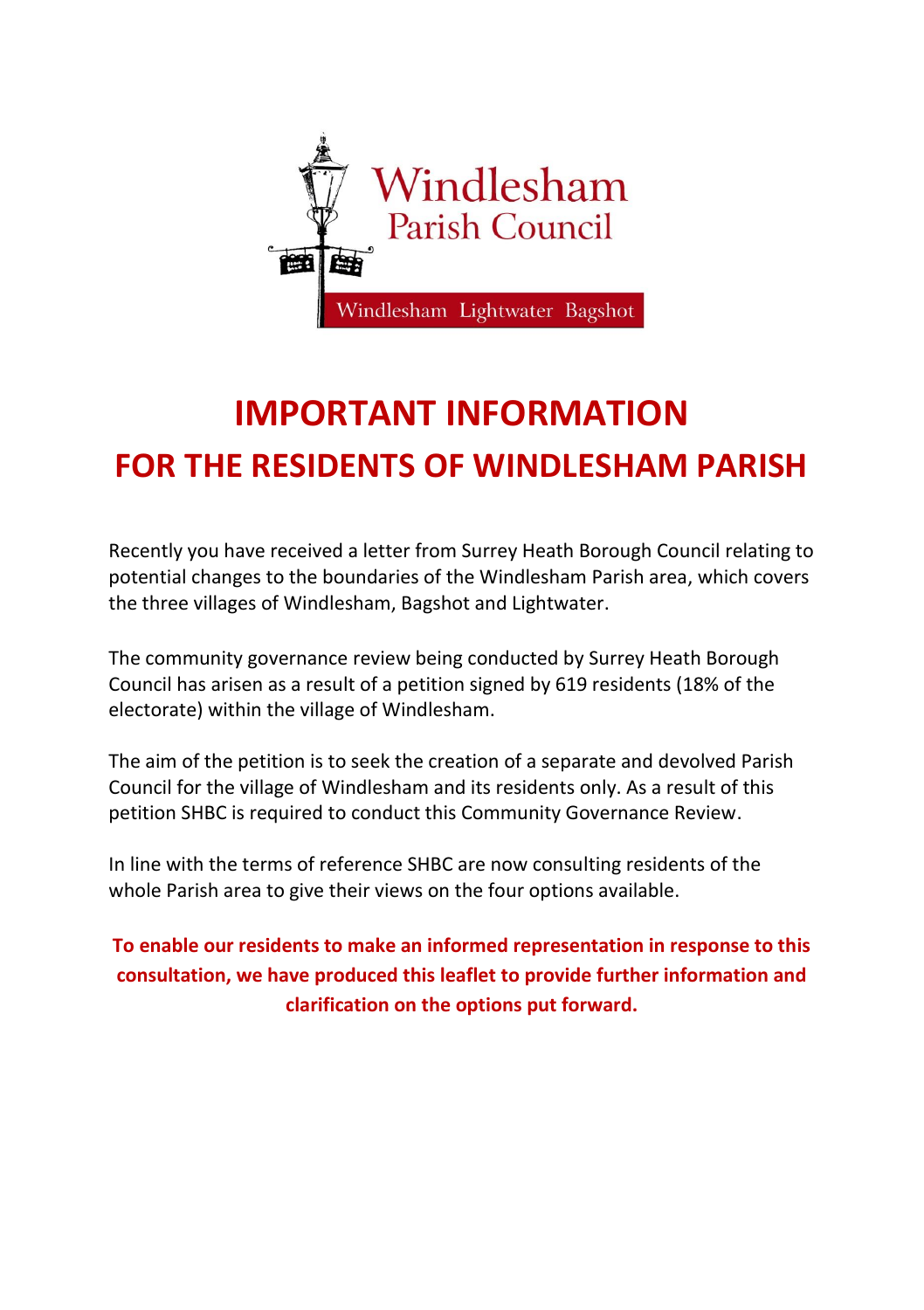**Option 1** *"to create a new parish in Windlesham and create a new Parish Council covering the area" –* this is the option proposed by the petitioners.

**Clarification -** Whilst it is recognised there is support for the creation of Parish Councils and the devolution of services to the first tier of local Government, there is a concern that the creation of a new Council could result in a reduction of services that are currently provided by the Parish Council in Windlesham village and may create the need for additional funding through increased Council tax.

#### **Potential Impact of Option 1 on Windlesham**

Page 5 provides a breakdown of costs (and how they were derived) that a new Council can reasonably expect to incur. This is based on services currently provided by the Parish Council and the cost of these services in the village. Whether the services would continue to be provided by the proposed new council would be a question for that council.

Although in the event of a split an exercise to divide assets would need to be conducted, it is worth noting that Windlesham residents may no longer have the right to use the Council allotments located in Lightwater or benefit from resident rates in either Lightwater or Bagshot cemeteries. Conversely, Lightwater and Bagshot residents may no longer benefit from resident rates in Windlesham cemetery. It would be necessary for the new council to employ the staff required to administer the council, to source a meeting venue and office space, along with the equipment and infrastructure that entails. The National Association of Councils has a useful guide to considerations that should be made in establishing a new council on their website – [www.nalc.gov.uk](http://www.nalc.gov.uk/)

#### **Potential Impact of Option 1 on Lightwater and Bagshot**

and councillors, councillor allowances, meetings, staff costs etc.) will remain much the Page 6 provides a breakdown of costs (and how they were derived) that a new Lightwater and Bagshot Council can reasonably expect to incur, based on services currently provided by the Parish Council and the cost of these services in these villages. In financial terms the removal of Windlesham village would clearly mean a reduction in the precept collected. Of course the Parish Council would no longer have to pay for the services it provides for Windlesham residents, but administrative costs for running the Parish Council (such as office rates and equipment, training for staff same.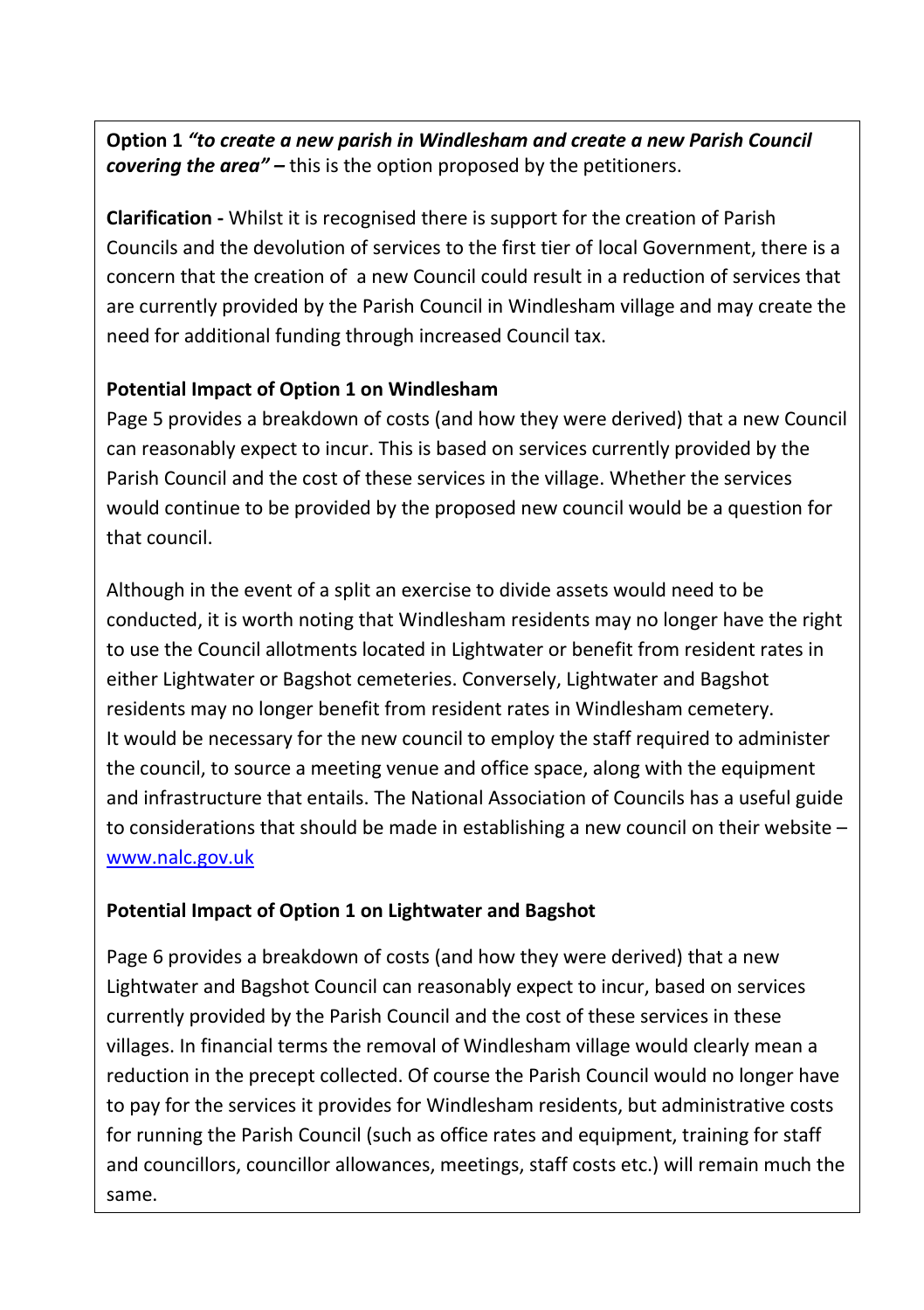**Please Note:** Parish councils must conform with legislation regardless of their size. The result of creating two separate smaller councils is that the general administration costs would be disproportionately higher and economies of scale lost. Whilst certain operational and service delivery costs would pass from the current Parish Council to a new Windlesham Parish administration (eg. Windlesham cemetery, greenspace maintenance, playground maintenance, tree maintenance etc) others would not change and this may need to be reflected in the level of precept collected. The schedules on pages 5 and 6 give information about the current level of precept and how it could be affected.

**Option 2** *"to reinstate an equal number of councillors representing each village within the Parish" –* this is the option that Windlesham Parish Council requested in light of the alterations imposed on the Council as a result of the principal authority boundary review, which took effect in May 2019

**Option 3** *"to create a new Parish ward for North Windlesham and amend the Councillor representation in the parish wards to best reflect electoral equality in the parish"* **–** this option has been proposed as it broadly reflects Windlesham Parish Council's request to reinstate equal numbers of councillors but better meets electoral equality requirements

**Clarification for Options 2 & 3:** Following the Boundary Commission review of Surrey Heath, the numbers of representatives for each village was altered from 6 for each village, to 8 for Bagshot (now including the area of North Windlesham), 7 for Lightwater and 3 for Windlesham. Current Councillors understand the frustration of residents in Windlesham regarding this, but the changes were imposed on us, despite opposition from the Parish Council, and were made effective at the May elections. Both options 2 and 3 seek to alter the balance of Councillors per village.

### **Potential Impact of Options 2 & 3 on Windlesham, Lightwater and Bagshot**

The day to day running and operation of the Parish Council would not change, however the number of Councillors representing residents in each village could change.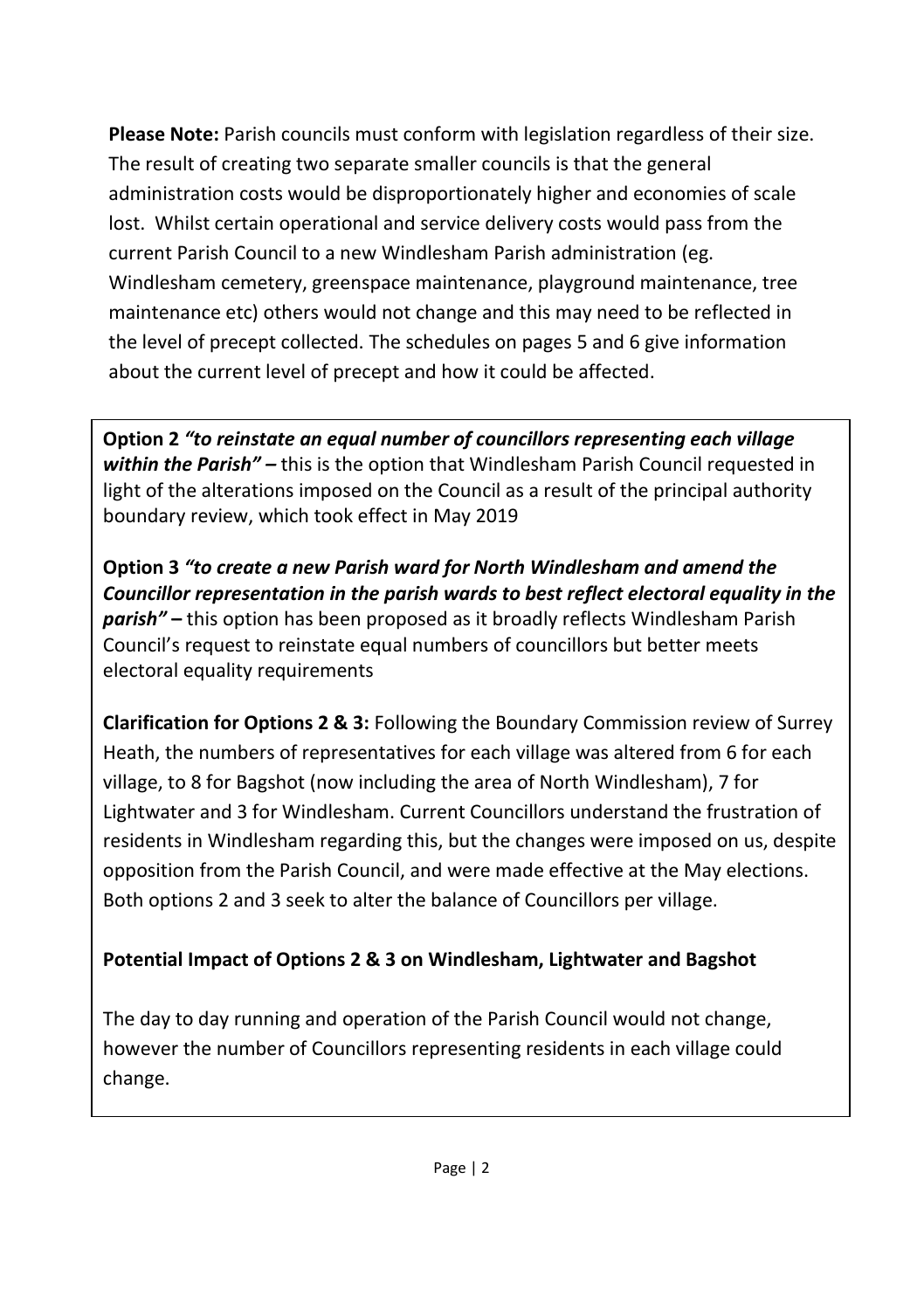**Please Note**: In reality, the Parish Council has always worked for the Parish area as a whole. Whilst the individual villages may have their own issues to be addressed, the services provided by the Parish Council extend across all 3 villages without bias. There is no evidence at meetings of Councillors representing different villages voting for or against an idea, project or piece of work just because of location.

#### **Option 4** *"to make no change to the current arrangements"*

#### **Potential Impact of Option 4 on Windlesham, Lightwater and Bagshot**

The Council would continue to operate in its current format, with 18 Councillors. The numbers of representatives for each village will remain as 8 for Bagshot (now including the area of North Windlesham), 7 for Lightwater and 3 for Windlesham.

### **We encourage all residents to respond to the consultation so that Surrey Heath can make an informed decision as to the future of the parish**.

The deadline for submissions is **28th October 2019**. If you wish to submit a representation, please email vote@surreyheath.gov.uk or write to:

> Democratic Services, Surrey Heath Borough Council Surrey Heath House, Knoll Road, Camberley, GU15 3HD

To read full details of the scope and limitations of this Community Governance Review please refer to the Terms of Reference which can be found at<https://bit.ly/2TT7YN7>

Alternatively, hard copies are available at SHBC Offices – address as above - The Parish Council Office, The Avenue, Lightwater and at Bagshot and Lightwater libraries.

**Windlesham Parish Council will be organising public information meetings. Once dates and venues are confirmed, the events will be publicised on the WPC website, via social media and on the village noticeboards.**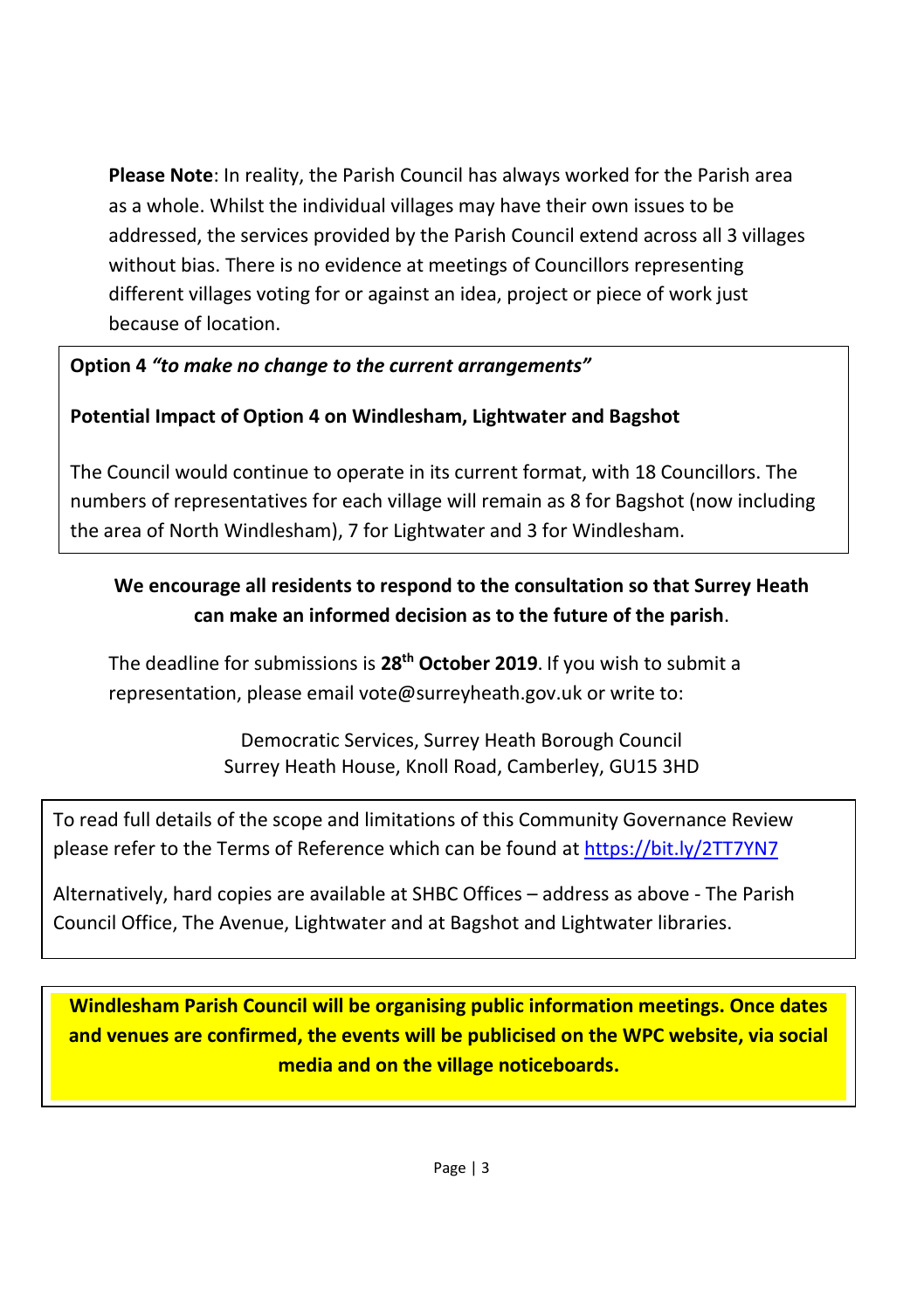The following schedules give a financial breakdown of the potential financial implications in creating a new Council(s), based on the current known expenditure of the Council.

#### **Direct Costs**

These are the costs that are currently directly attributable to each village.

#### **Duplicated costs**

Parish councils must conform to legislation and as such the creation of a new Council will mean certain costs, as listed, are duplicated.

#### **Staffing**

The Parish Council currently has 75 administration hours per week. The overall cost is **£71,000** per annum. Staffing costs will inevitably go up, as two Councils will produce an increase in the work required for the basic statutory functions eg. meetings, accounts, audit etc.

#### **Attributable Costs**

Attributable costs pertain to a proportion of overall administrative and service costs which includes: Greenspace maintenance, contract management and playground inspections, office expenses, planting, tree maintenance, Christmas trees and councillor/staff training. The cost has been ascertained by splitting current costs 3 ways.

Each Council would be entitled to procure its own services and negotiate those costs so the costs indicated can only be based on the current costs of services and contracts in place. There is no allowance made for adhoc or irregular costs or project work – items such as playground maintenance or improvement, war memorial maintenance or buildings maintenance.

#### **Precept**

The Council currently raises a precept of £306,409 (2019/20). This is the equivalent of £37.76 per annum for a Band D property. We are one of the lowest precepting larger councils in the country.

Windlesham village currently contributes around 26% of the total precept – £80,085. This is based on an estimate provided by SHBC for the council tax base for Windlesham properties as at October 2018.

Therefore, precept collected across Lightwater and Bagshot is around £226,324.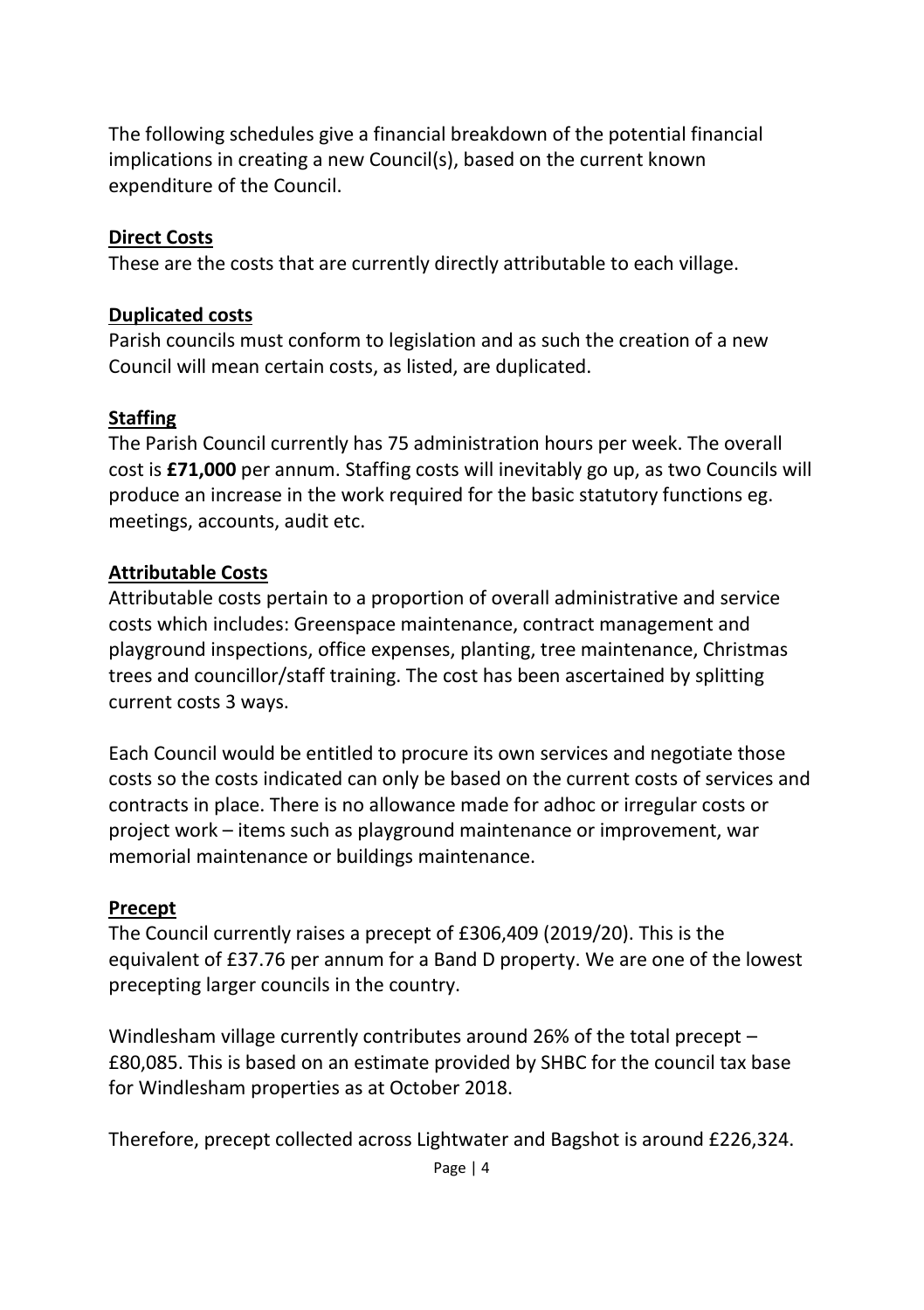#### **NEW WINDLESHAM VILLAGE COUNCIL**

#### **SCHEDULE 1 – FINANCIAL IMPLICATIONS FOR WINDLESHAM EXPLAINED**

| <b>Direct Costs</b>                               | <b>Costs that</b><br>will be<br>duplicated<br>across each<br><b>Council</b> | <b>Staffing</b><br>costs<br>based on<br>37.5hrs<br>per week | <b>Attributable</b><br>costs as a<br>proportion<br>(one third) of<br>current<br>services |  |
|---------------------------------------------------|-----------------------------------------------------------------------------|-------------------------------------------------------------|------------------------------------------------------------------------------------------|--|
| £12,000.00                                        |                                                                             |                                                             |                                                                                          |  |
| £955.00                                           |                                                                             |                                                             |                                                                                          |  |
| £2,305.00                                         |                                                                             |                                                             |                                                                                          |  |
|                                                   |                                                                             |                                                             |                                                                                          |  |
| £16,500.00                                        |                                                                             |                                                             |                                                                                          |  |
|                                                   |                                                                             |                                                             |                                                                                          |  |
| £12,153.00                                        |                                                                             |                                                             |                                                                                          |  |
|                                                   | £1,200.00                                                                   |                                                             |                                                                                          |  |
|                                                   | £285.00                                                                     |                                                             |                                                                                          |  |
|                                                   | £4,000.00                                                                   |                                                             |                                                                                          |  |
|                                                   | £650.00                                                                     |                                                             |                                                                                          |  |
|                                                   | £3,169.00                                                                   |                                                             |                                                                                          |  |
|                                                   | £2,400.00                                                                   |                                                             |                                                                                          |  |
|                                                   |                                                                             | £35,000.00                                                  |                                                                                          |  |
| Attributable costs as a proportion (one third) of |                                                                             |                                                             |                                                                                          |  |
|                                                   |                                                                             |                                                             | £32,797.00                                                                               |  |
|                                                   | all as an further con-                                                      | $\mathbf{f}$ and $\mathbf{f}$                               | المجاورة والمتحارب والمحاور والمحارب والملاو                                             |  |

*\*NALC guidelines recommend a minimum of 11 councillors for an electorate of 3,500*

| <b>Predicted Expenditure for the</b> | Predicted income raised by the       |
|--------------------------------------|--------------------------------------|
| functions required to run a new      | Windlesham electorate based on the   |
| <b>Windlesham Council</b>            | current annual precept (Council Tax) |
| £123,414.00                          | £80,085.00                           |

**NB: No costings have been given in relation to the winding down of the current council and set up costs of a new council(s) as these are not known but will need to cover legal expenses, administration set up costs, equipment purchases etc.**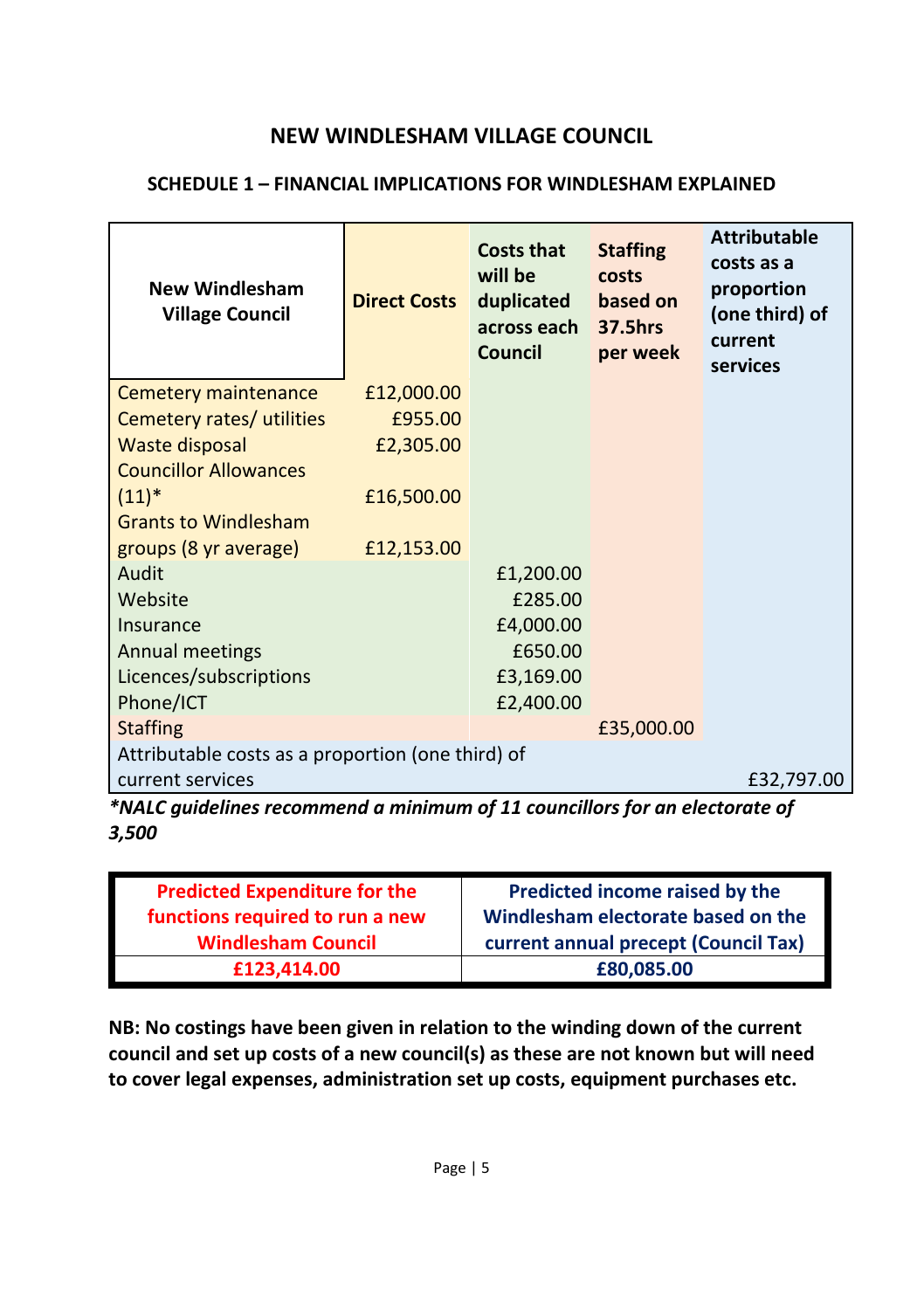#### **NEW LIGHTWATER AND BAGSHOT VILLAGE COUNCIL**

| New Lightwater &<br><b>Bagshot Village Council</b>                          | <b>Direct</b><br><b>Costs</b> | <b>Costs that</b><br>will be<br>duplicated<br>across each<br>Council | <b>Retaining</b><br>current<br>staffing<br>levels of<br>75 hours<br>per week | <b>Attributable</b><br>costs as a<br>proportion<br>(two thirds) of<br>current<br>services |
|-----------------------------------------------------------------------------|-------------------------------|----------------------------------------------------------------------|------------------------------------------------------------------------------|-------------------------------------------------------------------------------------------|
| Office rates/utilities                                                      | 5,242.00                      |                                                                      |                                                                              |                                                                                           |
| Depot rates/utilities                                                       | 5,830.00                      |                                                                      |                                                                              |                                                                                           |
| <b>Bagshot and Lightwater</b>                                               |                               |                                                                      |                                                                              |                                                                                           |
| cemeteries rates/utilities                                                  | 1,298.00                      |                                                                      |                                                                              |                                                                                           |
| Depot waste disposal                                                        | 1,141.00                      |                                                                      |                                                                              |                                                                                           |
| Grants to Lightwater and                                                    |                               |                                                                      |                                                                              |                                                                                           |
| Bagshot (8 year average)                                                    | 12,491.00                     |                                                                      |                                                                              |                                                                                           |
| <b>Councillor allowances</b>                                                |                               |                                                                      |                                                                              |                                                                                           |
| $(17)^{*}$                                                                  | 25,500.00                     |                                                                      |                                                                              |                                                                                           |
| Audit                                                                       |                               | 1,200.00                                                             |                                                                              |                                                                                           |
| Website                                                                     |                               | £285.00                                                              |                                                                              |                                                                                           |
| Insurance                                                                   |                               | £4,000.00                                                            |                                                                              |                                                                                           |
| Annual meetings                                                             |                               | £650.00                                                              |                                                                              |                                                                                           |
| Licences/subscriptions                                                      |                               | £3,169.00                                                            |                                                                              |                                                                                           |
| Phone/ICT                                                                   |                               | £2,400.00                                                            |                                                                              |                                                                                           |
| <b>Staffing</b>                                                             |                               |                                                                      | £71,000.00                                                                   |                                                                                           |
| Attributable costs as a proportion (two thirds) of                          |                               |                                                                      |                                                                              |                                                                                           |
| current services                                                            |                               |                                                                      |                                                                              | £65,595.00                                                                                |
| *NALC guidelines recommend a minimum of 17 councillors for an electorate of |                               |                                                                      |                                                                              |                                                                                           |

#### **SCHEDULE 2 – FINANCIAL IMPLICATIONS FOR LIGHTWATER & BAGSHOT EXPLAINED**

*10,400*

| <b>Predicted Expenditure for the functions</b> | Predicted income raised by the         |
|------------------------------------------------|----------------------------------------|
| required to run a new Lightwater and           | Lightwater & Bagshot electorate based  |
| <b>Bagshot Council</b>                         | on the current annual precept (Council |
|                                                | Tax)                                   |
| £199.801.00                                    | £226.324.00                            |

**NB: No costings have been given in relation to the winding down of the current council and set up costs of a new council(s) as these are not known but will need to cover legal expenses, administration set up costs, equipment purchases etc.**